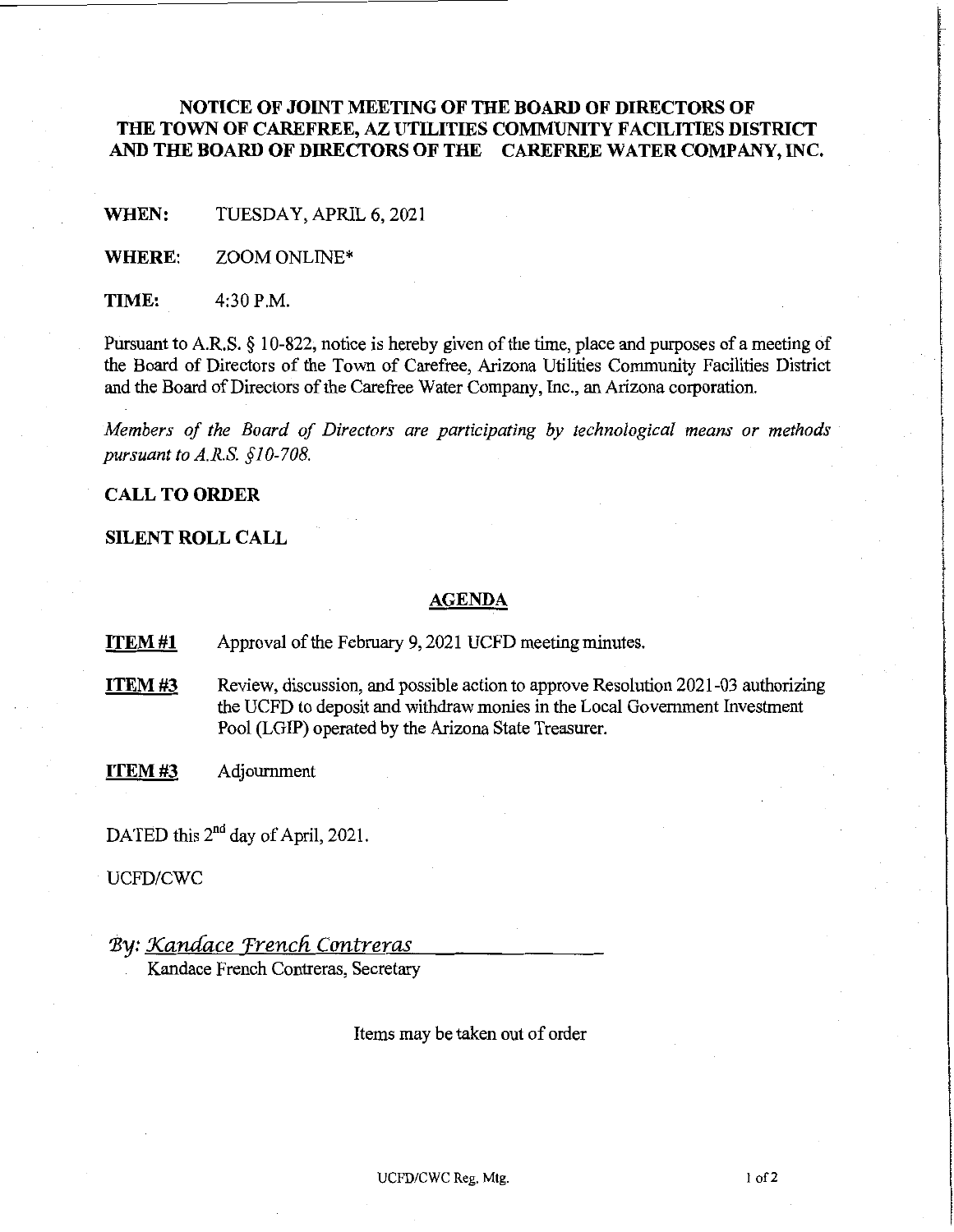\*Due to the risks to public health caused by the possible spread of the COVID-19 virus at public gatherings, it has determined that public meetings will be indefinitely held through technological means. Meetings will be also open to the public through technological means. In reliance on, and compliance with, the March 13, 2020 Opinion issued by Attorney General Mark Bmovich, the Carefree Water Company provides this special advance notice of the technological means through which public meetings may be accessed. While this special notice is in effect, public comment at meetings will only be accepted through written submissions, which may or may not be read aloud during meetings.

#### **Join Zoom Meeting:**

**Click on the following link or cut and paste it into your browser:** 

**https://us02web.zoom.us/j/3229729660** 

**Or go to https://www.zoom.us/join Meeting ID: 322 972 9660 A password is not required.** 

**By phone: Please call 1-253-215-8782** 



#### **FOR SPECIAL ACCOMMODATIONS**

Please contact the Town Clerk, 8 Sundial Circle (PO Box 740), Carefree, AZ 85377;  $(480)$  488-3686, at least three working days prior to the meeting if you require special accommodations due to a disability.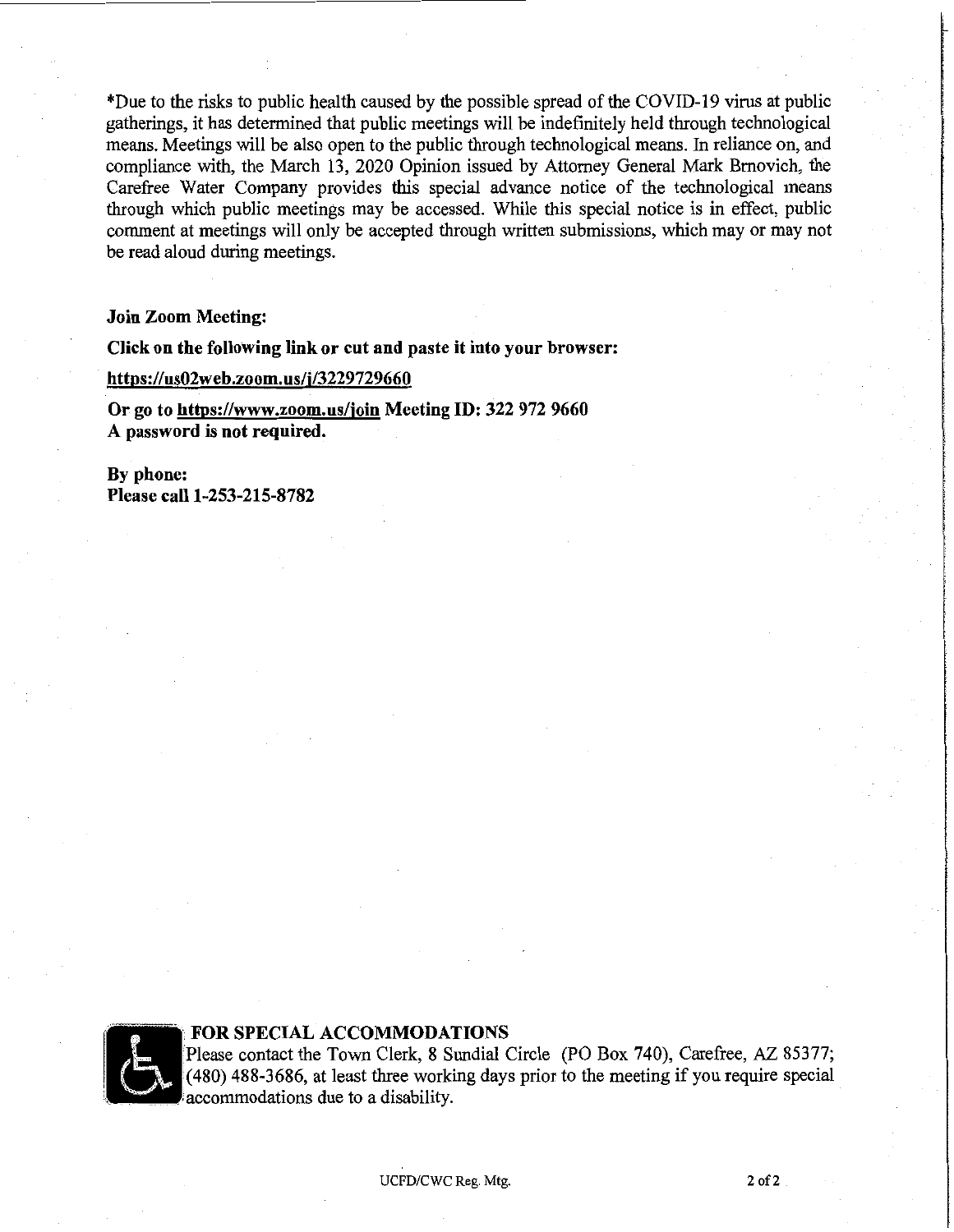# **UCFD/CWC**

# **j.,** 

## **MINUTES OF THE MEETING OF THE TOWN OF CAREFREE UTILITIES COMMUNITY FACILITIES DISTRICTAPR** 0 6 2021

**WHEN:** TUESDAY, FEBRUARY 9, 2021

**WHERE:** ZOOM ONLINE

**TIME:** 4:00P.M.

**Attending:**  Chairman Les Peterson **Absent:**  None

#### **Board Members:**

John Crane Vince D' Aliesio Stephen Hatcher Michael Krahe Cheryl Kroyer Gene Orrico

#### **Also Attending:**

Greg Crossman, Manager; Gary Neiss, Carefree Town Administrator; Michael Wright, Carefree Town Attorney. Sherman & Howard LLC: Kandace French Contreras, Board Town Attorney, Sherman & Howard LLC; Kandace French Contreras, Secretary/Treasurer; Dan Jackson, Vice President, Willdan Financial Services; Mark Reader; Managing Director, Public Finance, Stifel; Tracey Gruden; Director, Water & Wastewater, Coe & Van Loo; Timothy Starkey, Director of Landscape Architecture, Coe & Van Loo; Christopher Kramer; Attorney, Jennings Strouss & Salmon, PLC; Michael Pearce; Attorney, Gammage & Burnham

Chairman Peterson opened the meeting at 4:30 p.m.

Chairman Peterson introduced the members of the Board. He then explained that the basis of the meeting began in 2018 when citizens expressed their desire to become part of the Carefree Water Company service area. These people consist of current Cave Creek Water customers residing in the Carefree service area. He highlighted some of the events since that time, including negotiations and settlement agreement with the Town of Cave Creak to acquire the Carefree residents in their service area. He expressed the desire of Carefree to work cooperatively with the Town of Cave Creek as they have many things in common and the desire is to be mutually beneficial to both towns.

He also included Coe & Van Loo, who started in 2018 and developed numerous incremental plans for the successful disconnection and reconnection of the two water pipeline systems to the residents. He stated they have been heavily involved and will be a major participant.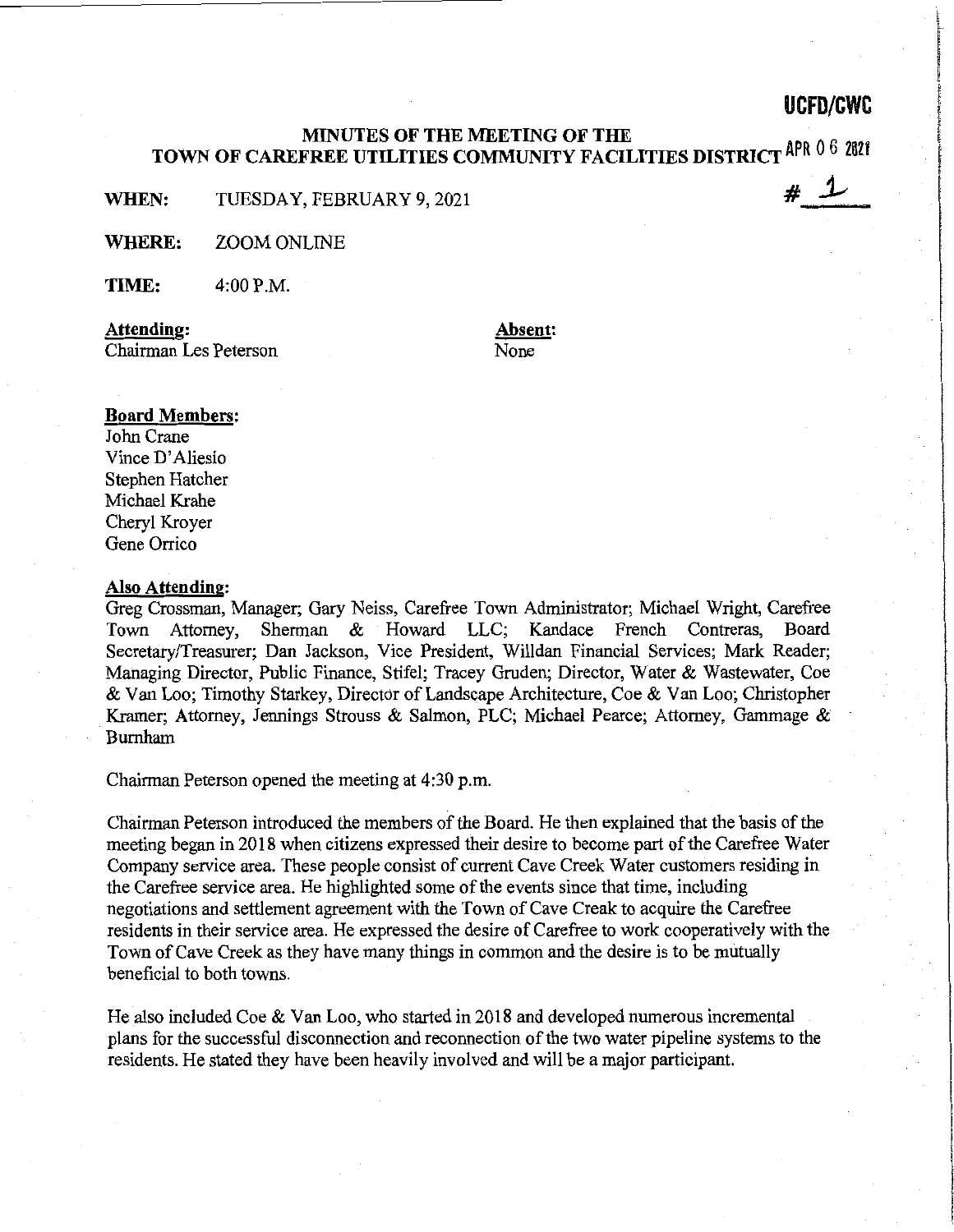Chairman Peterson added that the latter half the presentation tonight will be in regard to the water storage reservoir which the engineering studies have identified should optimally be placed in the Boulders. He explained that throughout the process, starting in January, 2019, the attorneys involved in the water matters have cautioned the Town not to release any information and make no statements as it could be detrimental and confusing. This is part of the reason the UCFD has been silent on the matter. The matters have now come to a point where the UCFD can communicate with citizens and release information.

Chairman Peterson turned the meeting over the General Manager, Greg Crossman.

## **AGENDA**

#### **ITEM#l Approval of the UCFD/CWC meeting minutes for December 1, 2020.**

Chairman Peterson announced the agenda item and explained the minutes were not ready for Board review. Therefore the minutes were deferred to the next meeting.

## **ITEM#2 Presentation on the status of the acquisition of areas within the Town of Carefree served potable water by the Town of Cave Creek.**

Chairman Peterson announced the agenda item and introduced General Manager, Greg Crossman, of the Carefree Water Company and the UCFD.

Mr. Crossman presented a Power Point presentation and introduced himself He then introduced and described the roles of the Acquisition Professionals Team, including the members in Engineering, Legal, and Finance and Rates. The team members included:

Greg Crossman- Carefree Water Company (CWC) Tracy Grunden, Project Manager- Coe & Van Loo (CVL) Cassandra Alejandro, Project Engineer- Coe & Van Loo (CVL) Tim Starkey, Landscape Architect, Coe & Van Loo (CVL) Michael Wright, CWC Attorney - Sherman & Howard Chris Kramer, Condemnation Attorney - Jennings Strouss Michael Pearce, Water Law Attorney - Gammage and Burnham Rick Giardina, Valuation, Raftelis Mark Reader, Municipal Bonding, Stifel Dan Jackson, Rate Analysis, Willdan Financial Services Michael Cafiso, Bond Attorney, Greenberg Traurig

Mr. Crossman provided an explanation of the function and role of the Carefree Water Company and the Utilities Community Facilities District, or "UCFD" and the role and organizational structure of the Town of Carefree Town Council in relation to the UCFD Board of Directors.

He went on to explain the history of the acquisition of the Cave Creek and Carefree water companies, the formation of the UCFD and the 1998 acquisition and the 2007 contested condemnation by Cave Creek of the private water company serving Cave Creek customers as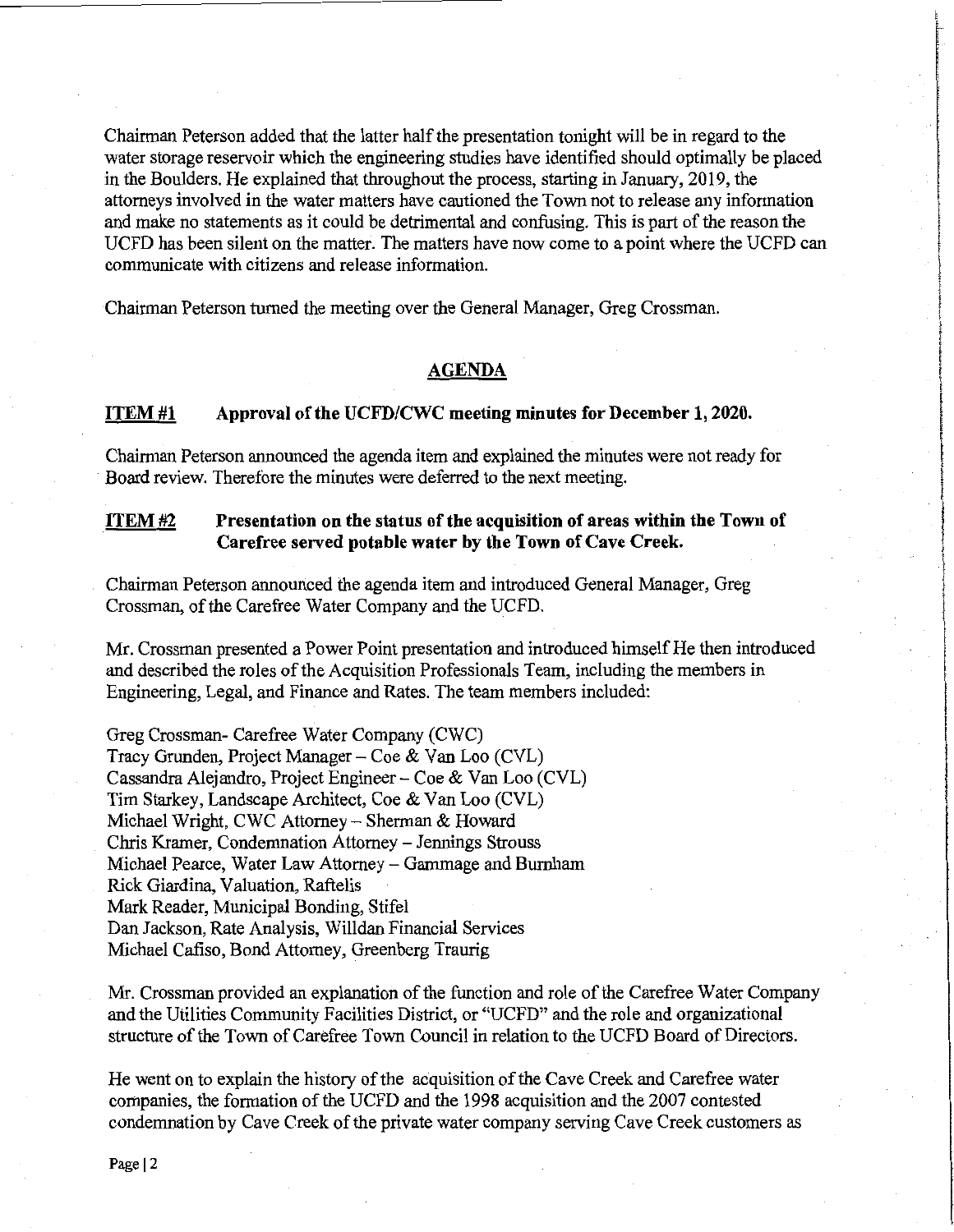well as some Carefree customers in the CSA. In order for Cave Creek to condemn the private water system, it required the agreement of the Town of Carefree to acquire the Carefree service area by Cave Creek. He provided a map laying out the Town of Carefree boundaries, the Carefree Water Company service area, the Cave Creek service areas in Carefree to help explain the various service areas and boundaries. He then detailed and went over the 2005 Intergovernmental Agreement, or "IGA" between the towns of Cave Creek and Carefree, Carefree's support of Cave Creek's condemnation of the Cave Creek Water Company and the agreed options for Carefree to acquire the customers in the Carefree Service Area ("CSA") and how that would take place. Mr. Crossman went over the various provisions within the IGA. He explained that Carefree invoked the provisions of the parties' IGA in January, 2019 and took the formal steps to move that decision to arbitration.

Mr. Crossman explained the reasons Carefree chose to move forward with the acquisition of the Carefree residents in the area served by Cave Creek and that decision was not based on a single event but resulted in Carefree customers not having equal representation for themselves in Cave Creek Water as well as for the level of service requested by the CSA customers, including reliability and system redundancy, water quality, system maintenance, and fire protection. They also want a guaranteed water supply in the future. Similarly, the Town of Carefree wished to not only provide a reliable and safe water source to all of the Carefree residents, but acquiring the CSA would create a stronger Carefree and Carefree water system.

He went on to explain the arbitration process since Carefree began the condemnation of the water services of the CSA. He stated the arbitration process began in late 2019 after informal discussions with Cave Creek indicated their desire for Carefree to file formal condemnation as called for in the IGA. The matter concluded in January, 2021. There was a three member independent panel that heard the matter and reviewed the filings of both parties. Oral arguments were then presented by both parties to the panel. Each party offered expert reports and rebuttals to those reports and testimony was proffered with "cross examination."

During the arbitration process, there were several topics to address. This included the value of the water system in the Carefree Service Area. The Town of Carefree and Cave Creek were far apart in their respective valuations, with Carefree valuing the CSA at \$1.47 million and Cave Creek valuing the CSA at \$17.4 million. After hearing detailed and very complex arguments, testimony, expert witnesses and rebuttal testimony, the panel of arbitrators established the value of the CSA at \$1.47 million. However, there were still pending decisions regarding the award of legal and expert witness fees which are the subject of Settlement Agreement negotiations along with the future cooperation of the Town of Cave Creek in the disconnect and reconnection of the water customers in the Carefree Service Area. However, the arbitration provided answers to the big unknown as to what Carefree was going to pay Cave Creek, which was a big piece of the puzzle, being approximately \$1.5 million. However, there is no magic switch to change water service for these customers from one system to the other.

Mr. Crossman stated to understand the big picture as to future costs, he needed to back up to 2017 and 2018. During the contemplation of the acquisition it was necessary to hire a company to provide additional information. In 2018 the firm of Coe & Van Loo (CVL) was hired to determine the value and condition of the infrastructure of the Carefree service area as well as the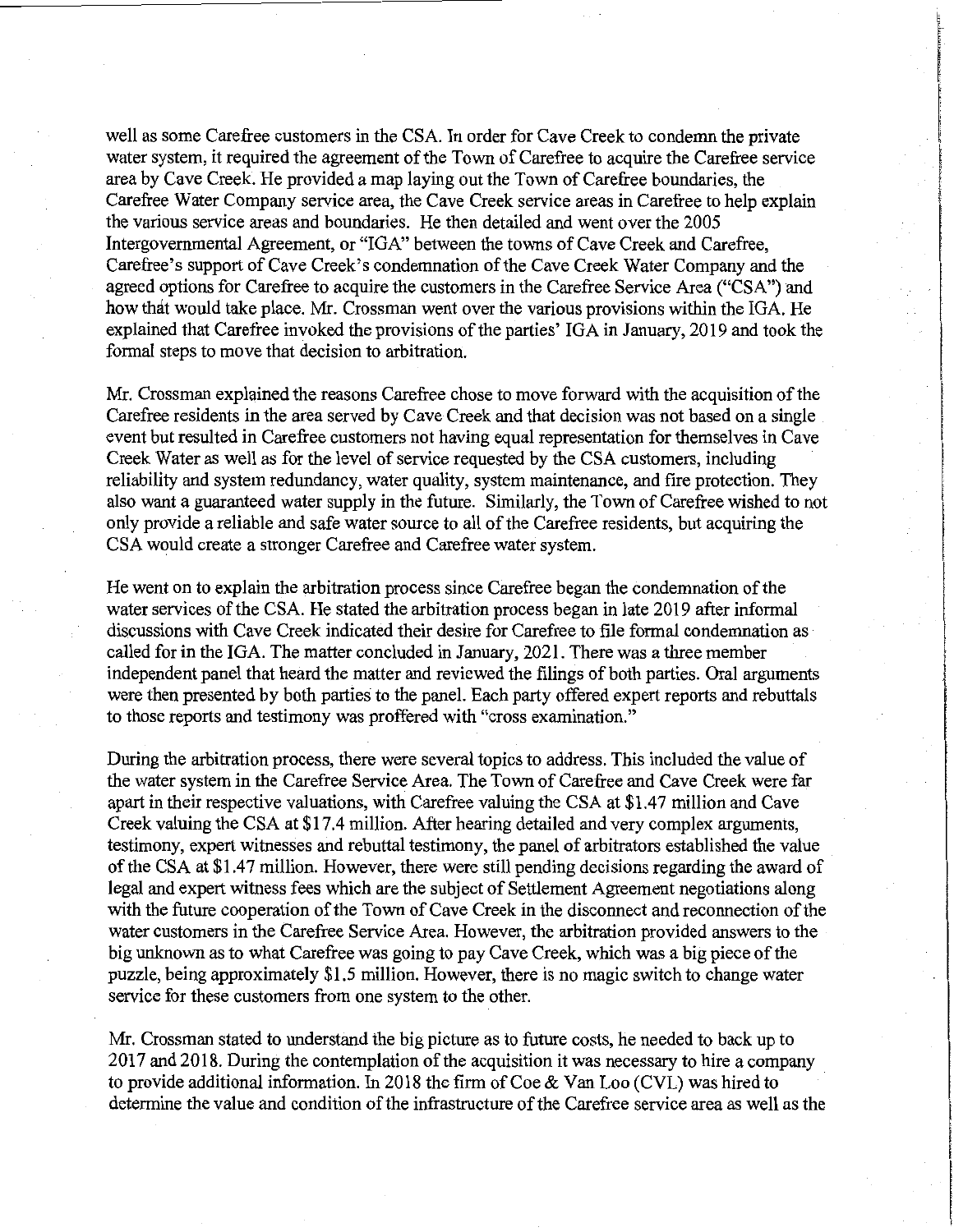best way, as well as cost, to disconnect customers from Cave Creek Water and reconnect them to Carefree water. Finally, they were tasked with investigating financing options and rates.

Mr. Crossman the addressed the areas of the current Carefree Water Company services area as well as those customers served by Cave Creek that reside in Carefree and would be part of the acquisition. There are three very geographically distinct areas, identified as Neighborhood A, Neighborhood B, and Neighborhood C. It was recognized that the challenges to serving the three neighborhoods would be different with each one; with Neighborhoods B and C being easier to serve by Carefree, and Neighborhood A being more difficult due to geography(its location in relation to the Black Mountain) and distance. The large businesses in Neighborhood A create additional challenges, including fire flow requirements and future commercial developments. Mr. Crossman went over the Carefree Water Consolidation Project and he provided an overview of the process of the project. He explained that the construction opportunities and challenges, such as it being a large and complex project with several unknowns and a tremendous amount of coordination and sequencing for a smooth transition of the complex switchover. This is not a "low bid" type project. Due to the large and complex nature of the project, it is important that a Construction Manager at Risk (CMAR) be interviewed and hired. It is also important to bring them on early and make them a part of the final design team.

Another aspect of the project is the financing structure. This project will be the result of multiple funding sources including upfront money from the Town of Carefree, developer contributions and offsets and water revenue bonds The Bonds will generate upfront capital, allow for repayment over time based on water revenues and spreads the costs to future rate payers. Mr. Crossman went into further detail regarding a weighted rate structure amount for the three acquisition neighborhoods and financing details as set forth in his Power Point (page 26). He gave additional information regarding Water Revenue Bonds and the current bond market and introduced rate consultant, Dan Jackson with Willdan Financial Services. He stated Mr. Jackson would outline how the acquisition will affect water bills in further detail. Mr. Crossman provided a summary of the Carefree Water Company rate increase history of the last two fiscal years being 4.4% and the last 2 fiscal year average rate increase being 3.5% over the last 4 fiscal years. The acquisition of the CSA would create a proposed rate increase in line with the next 5 fiscal year increases being 4.4% for 5 years and 2% thereafter. These increases are all lower than the national average of 5% to 6% and include an additional \$20 per month surcharge paid by the CSA acquisition customers.

Mr. Crossman then turned the meeting over to Dan Jackson of Willdan Financial Services. Mr. Jackson provided a PowerPoint and discussed the long-term financial impact analysis he developed for the acquisition of the CSA. He began by highlighting the number of existing customers followed by the estimated number of additional customers brought in from the CSA. He provided a ten-year Forecast of Water Accounts graph that indicated that there were three basic impacts of the acquisition from a financial standpoint. The first impact being that there will be significant additional revenue generated from the additional accounts. The second impact being that there will be additional operating costs. And third, debt must be issued in order to do the capital improvements. Mr. Jackson provided averages of water usage and the income generated from that use. He provided a bottom line impact of his analysis (page 5 of his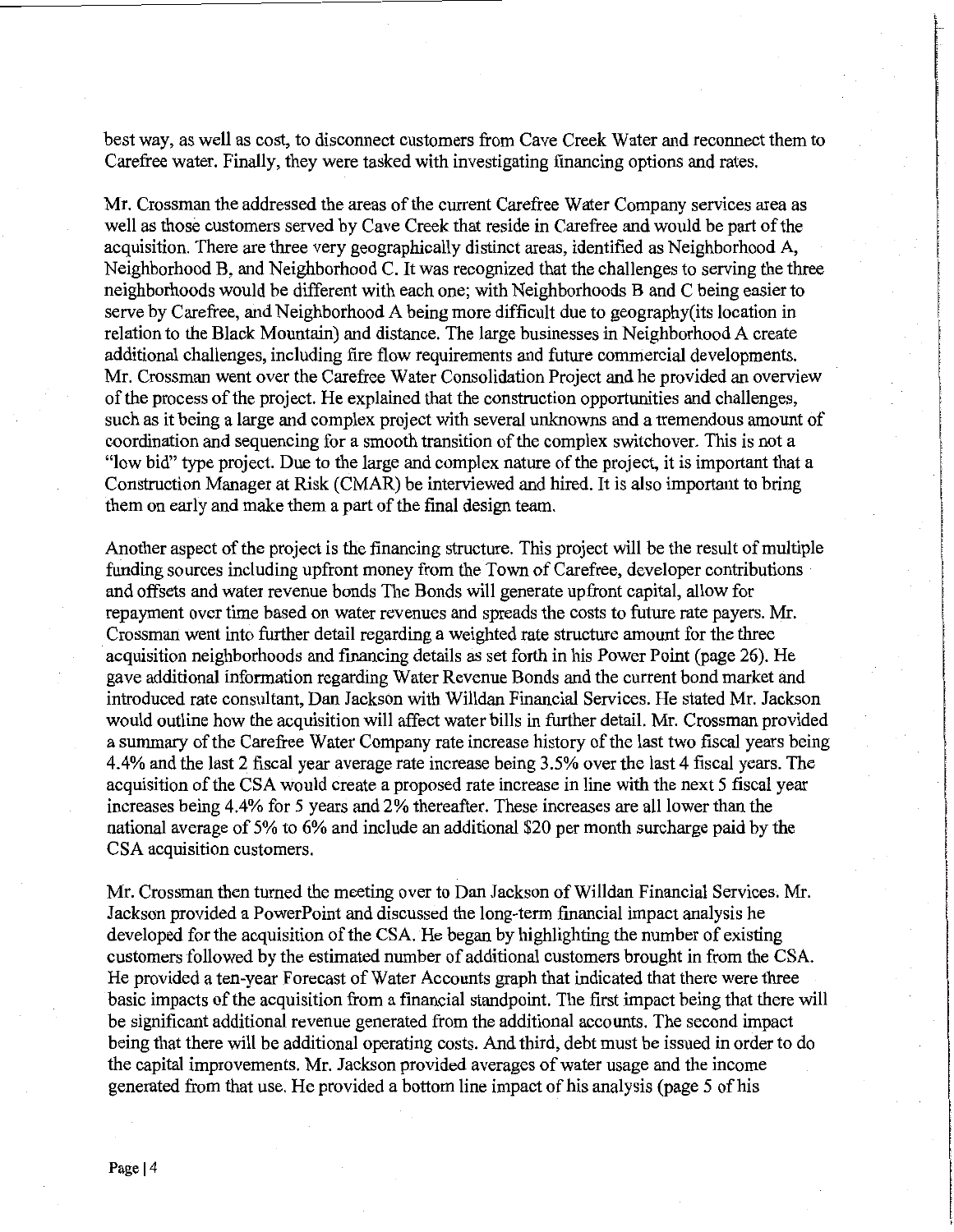PowerPoint) showing that the cost of service would be below revenues through 2026 but then would begin generating more revenue than cost of service as early as 2027 and thereafter.

He further showed an analysis of what would happen if no acquisition were to take place. He showed that rate adjustments would still be necessary to fund the typical and normal increasing operating costs and capital improvement needs. A 2019 study established that in the no acquisition scenario, the annual rate adjustments of 3% to 5% would be required. Therefore, the rate increases and cost of service would be the same whether the acquisition of the CSA took place or not.

Mr. Jackson showed that to complete the acquisition and improve the system, the annual rate adjustment from 2022 through 2026 would need to be 4.4% while the annual rate adjustment from 2027 through 2030 could be 2%. The need for additional rate increases would be limited due to the structure of the debt issued, the current debt obligations that will retire by 2027 and the additional revenue from the acquired accounts. This increase is below the national average of 5% to 6%. He then went over the proposed water rate based on volume and the monthly minimum charge and the impact on the monthly charge based on the proposed rate pan of \$2.86 per month for the lowest tier user currently to \$7.45 per month in July, 2025 for the highest tier rate user. He also outlined a \$20 surcharge per customer for Neighborhoods A, B, and C and reminded the Council that the differential rate increase impact per month will would differ based on whether the customer was in the Cave Creek Boosted or Non-Boosted service area and each customer's total monthly usage. The take away being that the current CSA customers will pay more for service with the Carefree Water Company until and if they use 60k gallons of water or more. At that point, they break even with the cost of service with the Carefree Water Company. After that they will pay less than they would with Cave Creek. The transition from Cave Creek to Carefree will result in a higher bill for the CSA while the current Carefree Water Company customers will continue to pay the same as they would have paid without the acquisition of the CSA.

Mr. Jackson concluded his presentation and returned to Greg Crossman.

Mr. Crossman summarized the rate analysis and the acquisition benefits as unifying all of the Carefree residents under one provider, providing certainty in the acquisition area with all having an equivalent level of service, maintenance, fire protection, water quality and representation. He stated this was a one-time opportunity and would result in a stronger Carefree.

There were questions by the Council regarding rate increase savings and interest rates.

Mr. Jackson responded.

Council Member Geiger expanded on the benefits of the financial health and infrastructure of the Town of Carefree and Carefree Water Company resulting from the acquisition. He also highlighted the rate increase that was a result of the decommissioning of the Boulders Sewer Treatment Plant and the Town's support of commercial businesses in the past.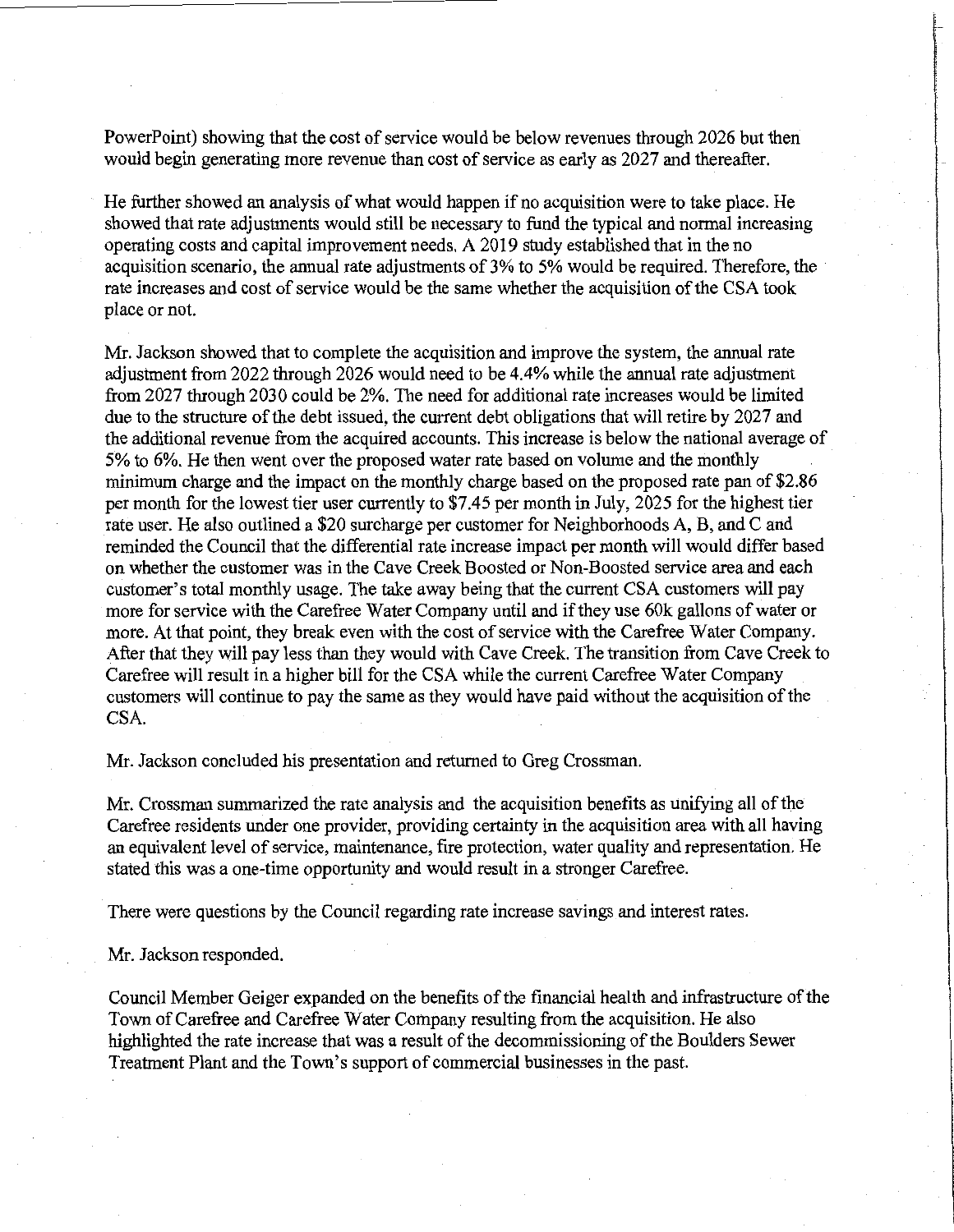There was additional conversation regarding long-term versus short-term debt and the benefit of sharing the cost with future rate payers.

## **CALL TO THE PUBLIC**

Chairman Peterson announced the agenda items and asked if there were any public comments submitted for this agenda item.

Kandace French Contreras and Chase Schnaebele read public comment from the following citizens *(listed in alphabetical order):* 

Barber, Rick and Nancy Barbour, Ian and Stephanie Blakely, Kevin and Sheryl Bums, Richard R. Davis, Gary Doepke, Darrell Dove, James Ernst, Glen and Alice Ferro, Ralph Ferro, Theresa (Teri) Fulcher, Wayne and Nancy Gimson, Arthur Graham, Joe and Thompson, Anne Harrison, Craig and Catherine Herkamp, Cara Hinchey, Sean Hine, Leslie Hitchon, Lyn Hobratschk, Allen Jameson, Jackie Jameson, Mark Johnson, Michael Kaegi, Gina and Mark Kasmiskie, Carol Kasmiskie, Rick Kerner, Jeff and Renee Kilgore, Eva Laurenti, Charles and Sue Lewin, Dennis and Heberling Jill Lord, Dave Lorentzen, John and Linda Lumley, Harry and Rebecca Mack, John and Miriam Maley, Paul and Palmer, Lynn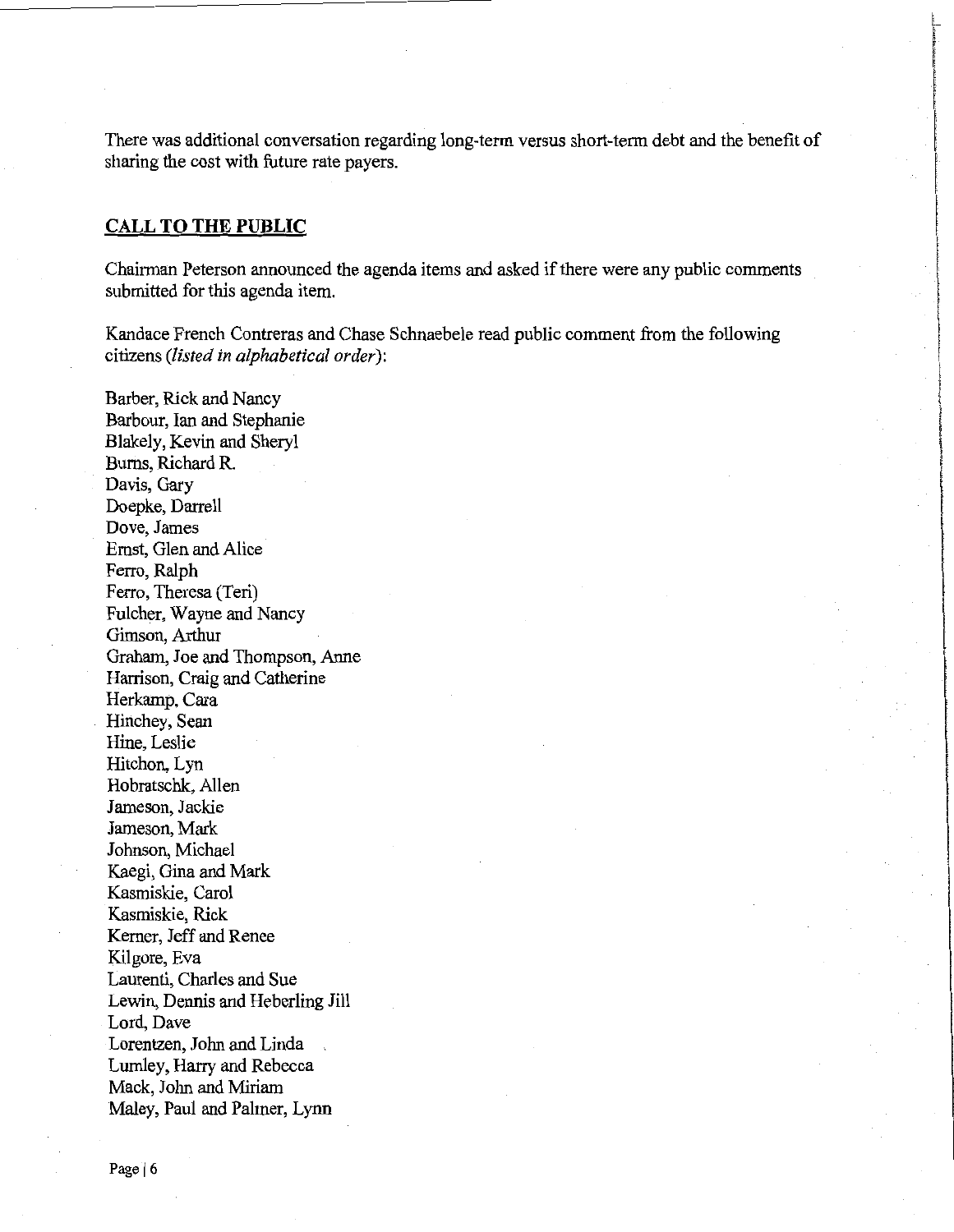Markantes, Tim and Cindy Matusiak, Lou Mecca, Robert and Barbara Meyer, Lloyd and Donna Miller, Michael and Gail Miller, Trudy Neagle, Ron and Barb Ori, James and Cheryl Papakostas, Efthymios and Katherine Quinn, Chris and Kelley Riemer, Ron and Kathy Rinde, Paul Rohn, Thomas J. Ryder, Jeanne Schenkar, David and Cheryl Sheardown, Ron and Karin Stukel, Lisa A. Tannaz, Alan and Grace Trachsel, Greg Trachsel, Brian and Solane White, Tom and Jan Wills, Brent and Sandee Zarins-Rinde, Lisa

There were no additional comments or request for action.

Mayor Peterson stated that the letters parallel and are consistent with topics and comments brought to his attention over a 6  $\frac{1}{2}$  year period.

## **ITEM#3 Presentation on the Boulders Underground Water Storage Reservoir.**

Mayor Peterson announced the agenda item and re-introduced Mr. Crossman.

Mr. Crossman then began a new Power Point presentation which explained and described the Boulders Underground Water Storage Reservoir. He started by providing a map of the Carefree Water Consolidation Project and where service is required for the Town of Carefree and the type of service required. He went on to describe an overview of topics that would be addressed including a general water storage discussion, the acquisition studies and  $\text{Coe} \& \text{Van} \text{ Loo}$ analyses, the site selection criteria for the required additional water storage tank, the concept/design changes to the tank since November, 2019, other reservoir details as well as the authorizations that he would ask the Council to consider later in the evening.

Mr. Crossman went into detail regarding why the additional water storage was needed to meet peak demand, assure adequate fire protection, and reasonably size water production facilities. He also highlighted the gallons of water needed for a recent Wedding Cake residential fire and the excellent flow and output provided by the current infrastructure.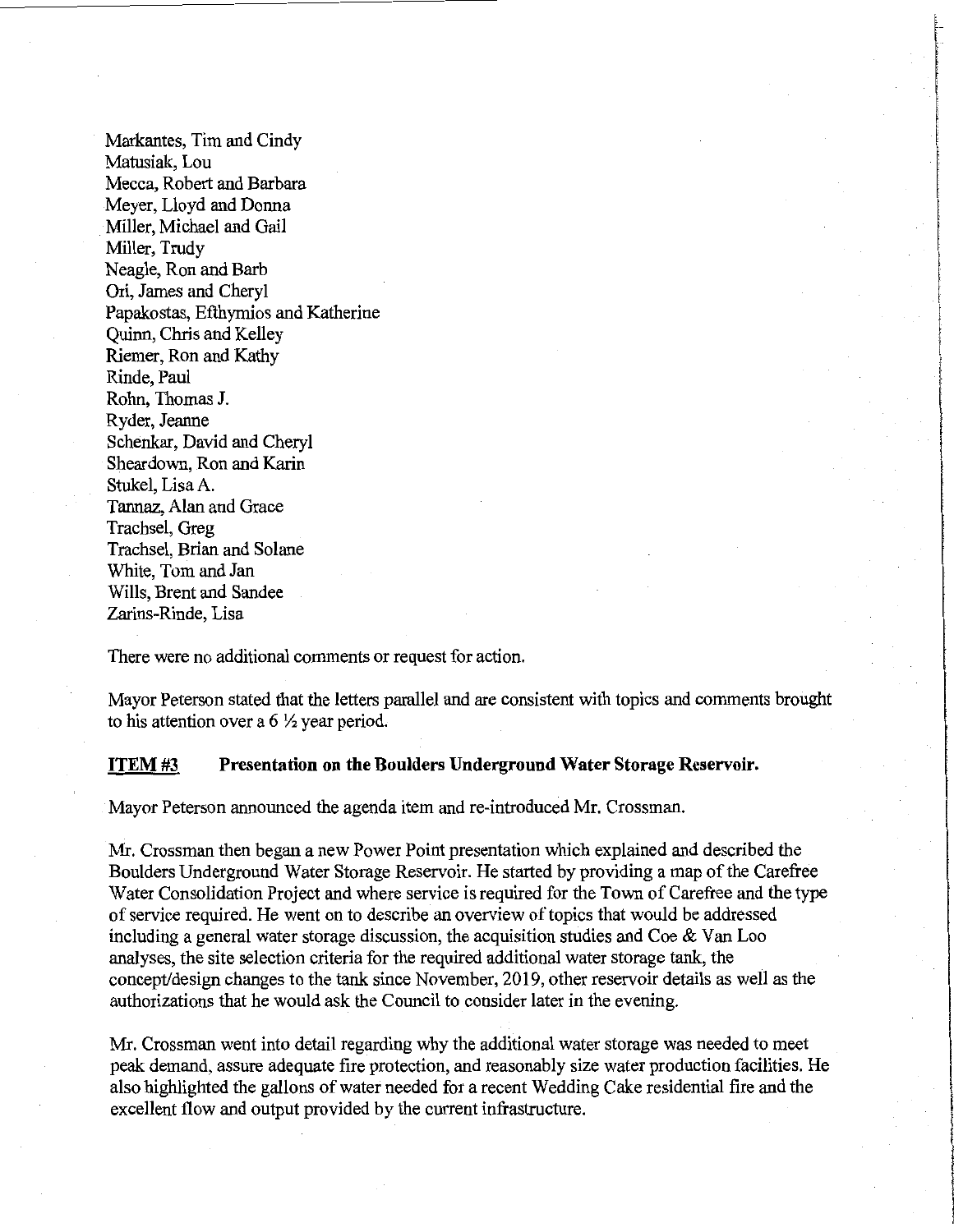He then highlighted the current water storage facilities. He provided a map of the Carefree Water Company service area and the Carefree Service Area (those portions of Carefree currently served water by Cave Creek). He stated that the Carefree Water Company currently has three water storage sites. He showed the site of the underground, unseen 1 million gallon water storage reservoir at Stagecoach Pass and Pima Road, the two 150,000 gallon reservoirs located in the Highlands area, which are the highest reservoirs in the system, and the 500, 000 gallon reservoir off Up and Down Place which serves the core downtown area and down to the southwest part of Carefree, including the Boulders. He also pointed out the wells servicing the customers of Carefree Water and where they are located.

Mr. Crossman went on to detail the service provided by the 1 million gallon tank and provided photos of the tank location indicating that the tank was virtually unseen below ground and was likely unknown to the closest resident. He also provided photographs of the location and landscape of the other storage reservoirs from various viewpoints. He explained the gravity flow and pump station requirements for the three locations and how all the tanks and wells distribute Water as a full system and how all the zones work together.

He then went into the three acquisition areas of Neighborhoods A, B and C and the ease or difficulty servicing the various neighborhoods based on the geographical challenges. He explained that the need for an acquisition study for these areas resulted in the hiring of Coe  $\&$ Van Loo (CVL) in mid-2018 due to the acquiring of the new neighborhoods and the several questions that it raised. One of the questions posed was the need for additional water storage due to the additional customers that would need to be served. CVL performed very complex computer modeling that included every pipe, well, pump, water reservoir, water feature, etc. within the current Carefree Water Company service area and the acquisition area so as to address the peak demands, fire protection, acquisition areas, growth and other factors. The analysis resulted in confirmation that more storage was needed to "balance" the system and that a 300,000 gallon tank would remedy this "imbalance".

In order to determine the site of the new reservoir, the site selection criteria consisted of proper elevation to support gravity feed. An extensive study was done of 32 potential parcels identified. The criteria was that the parcel be vacant, near a water transmission main line, have nonresidential access, and non-residential feed and discharge lines. He went into detail regarding the desire to find a parcel that would allow for gravity feed versus the need for a pump station. He described in detail the negative factors to using a pump station versus the gravity flow method of water distribution and delivery. He also addressed the topographic and geologic concerns and other criteria. Of the 32 parcels, only the Boulders site met all the criteria.

Mr. Crossman then detailed the desirability of the Boulders parcel, including beneficial topography, sizeable gently sloping areas, access off Tom Darlington Boulevard and the test results of geology and geotechnical investigations. He also provided a map of the boring location done for that purpose. The decision was that the Boulders location provided proper elevation to support gravity feed, it was vacant and undeveloped, has proximity to a large transmission main, has a non-residential access point, and would allow non-residential construction of feed line and discharge line.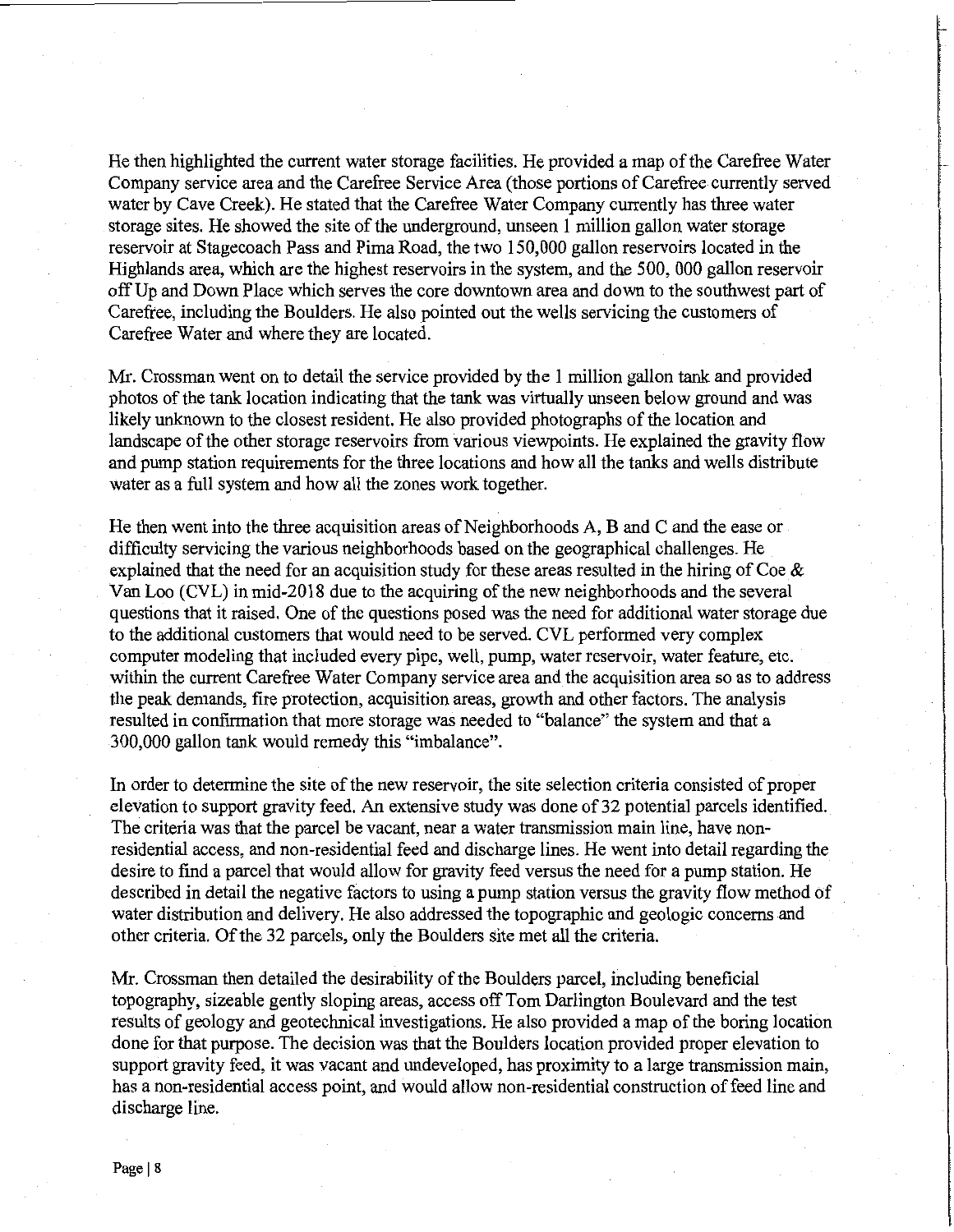Mr. Crossman then addressed the neighborhood involvement, stating that the Boulders HOA was approached in March, 2019 for permission to access the site for geotechnical investigation. The tank location was addressed at the Boulders HOA general members meeting on November 8, 2019 with a follow up meeting with nearby residents in January, 2020. Thereafter a Notice of Claim was filed on behalf of Mr. Ryan on February, 2020 and litigation regarding the reservoir location was filed in July, 2020. An unfortunate result of the filing was the necessary for the UCFD to cease communicating to the public regarding the proposed reservoir or any matter related to the reservoir construction.

Next he provided a comparison of the changes in the plans as a result of resident comments. He stressed that from the original meeting on November 8, 2019 with the Boulders HOA through today that the UCFD listened to residents' concerns and comments. Changes from a partially buried reservoir to a fully buried reservoir with 12 feet of water depth versus the original 16 feet as well as other concept changes were discussed. This facilitated the complete undergrounding of the reservoir. He then showed a design drawing of the current proposed underground water storage reservoir from various elevations, showing the reservoir completely underground with the 2-foot minimum soil and revegetation covering. He then presented various drawings of the proposed plan view showing Tom Darlington, the closest residence, and a utility area. The utility area was significantly downsized to 1300 square feet and moved it to the west side of the reservoir and located it behind a wall and earthen berm. He explained this hides the utility area and provides a sound buffering for residences to the east. The utility area will contain minor, low impact equipment with minimal sound. Specifically the utility area will contain about 4 pieces of equipment in the electrical cabinets to monitor the water critical data. There will be chlorination equipment that uses tablet style chlorine which is the safest type of chlorine, and is similar the type of chlorine used in many residential pools. It will also contain a blower with a noise decibel equal to that of a residential refrigerator. It will contain an emergency backup generator for power outages and would need to be exercised once per week for 20 minutes.

## **CALL TO THE PUBLIC**

Chairman Peterson announced the agenda items and asked if there were any public comments submitted for this agenda item.

Kandace French Contreras read public comment from the following citizens *(listed in alphabetical order):* 

Brady, Michael Pozarycki, Tom

There were no additional comments or request for action.

**ITEM#4 Review, discussion and possible action to Approve Resolution 2021-01 authorizing the acquisition by the UCFD of the parcel of land required for the construction of the Boulders Underground Water Storage Reservoir.**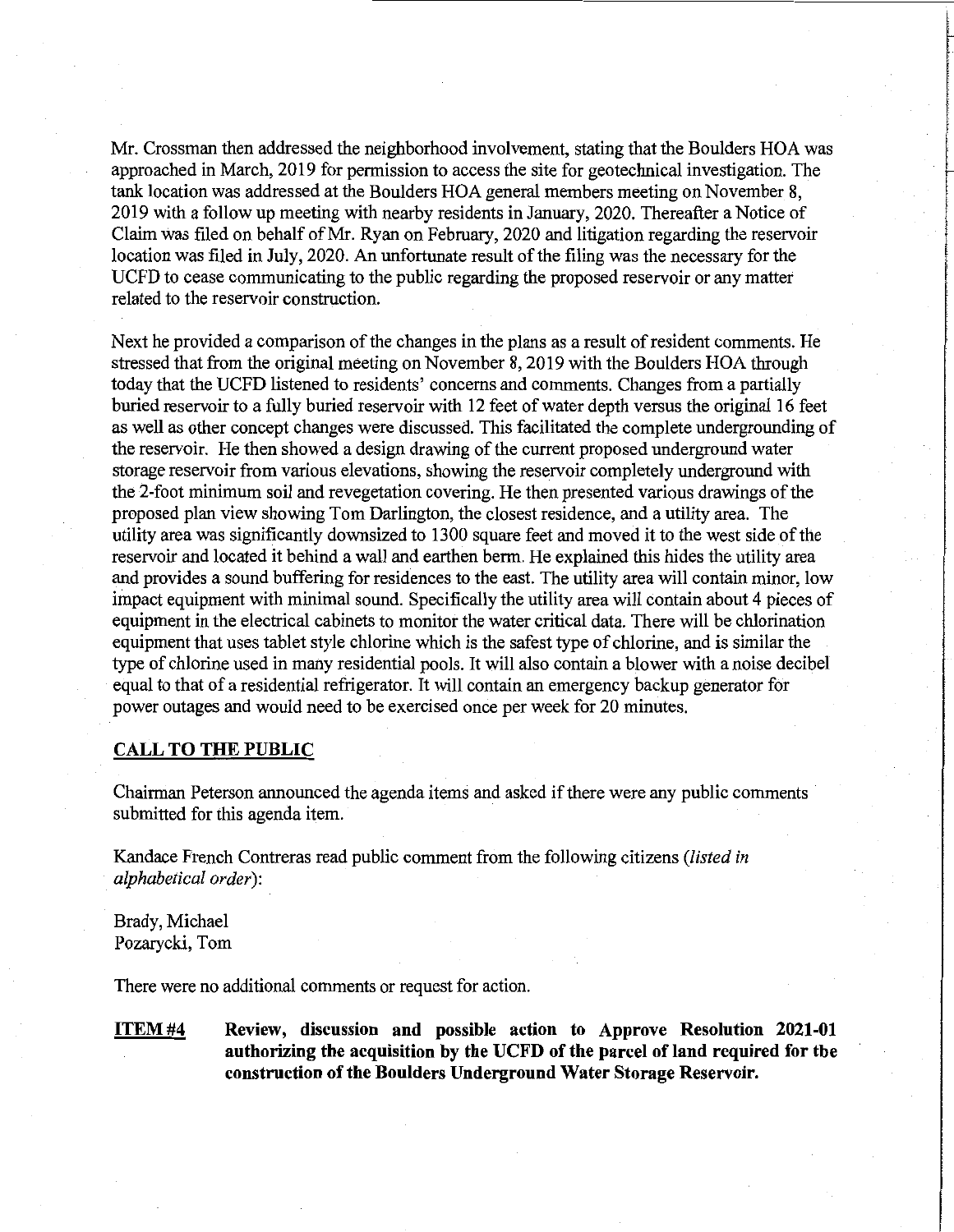Chairman Peterson announced the agenda item. He read the Resolution verbatim.

He asked if there were any questions or discussion. There were none.

Mayor Peterson then asked for a motion.

Board Member Geiger made a **motion** to approve Resolution 2021-01 as read into the record. There was a **second** by Vice Chairman Crane. The motion **carried** unanimously.

Mayor Peterson stated he would sign the Resolution and instruct the attorneys to begin to work towards acquiring the property.

#### **ITEM#S Adjournment**

Chairman Peterson announced the agenda item and asked for a motion to adjourn.

Board Member Kroyer made a **motion** to adjourn. There was a **second** by Board Member Krahe. The motion **carried** unanimously.

The meeting adjourned at 7:51 p.m.

DATED this 25<sup>th</sup> day of February, 2021.

UCFD/CWC

Kandace French Contreras, Secretary/Treasurer

BOARD OF DIRECTORS

Les Peterson, Chairman

Attest:

Kandace French Contreras, Secretary/Treasurer **CERTIFICATION** 

I-certify that the foregoing minutes are a true and correct copy of the minutes of the meeting of the Carefree Water Company/Utilities Community Facilities District Board of Directors held on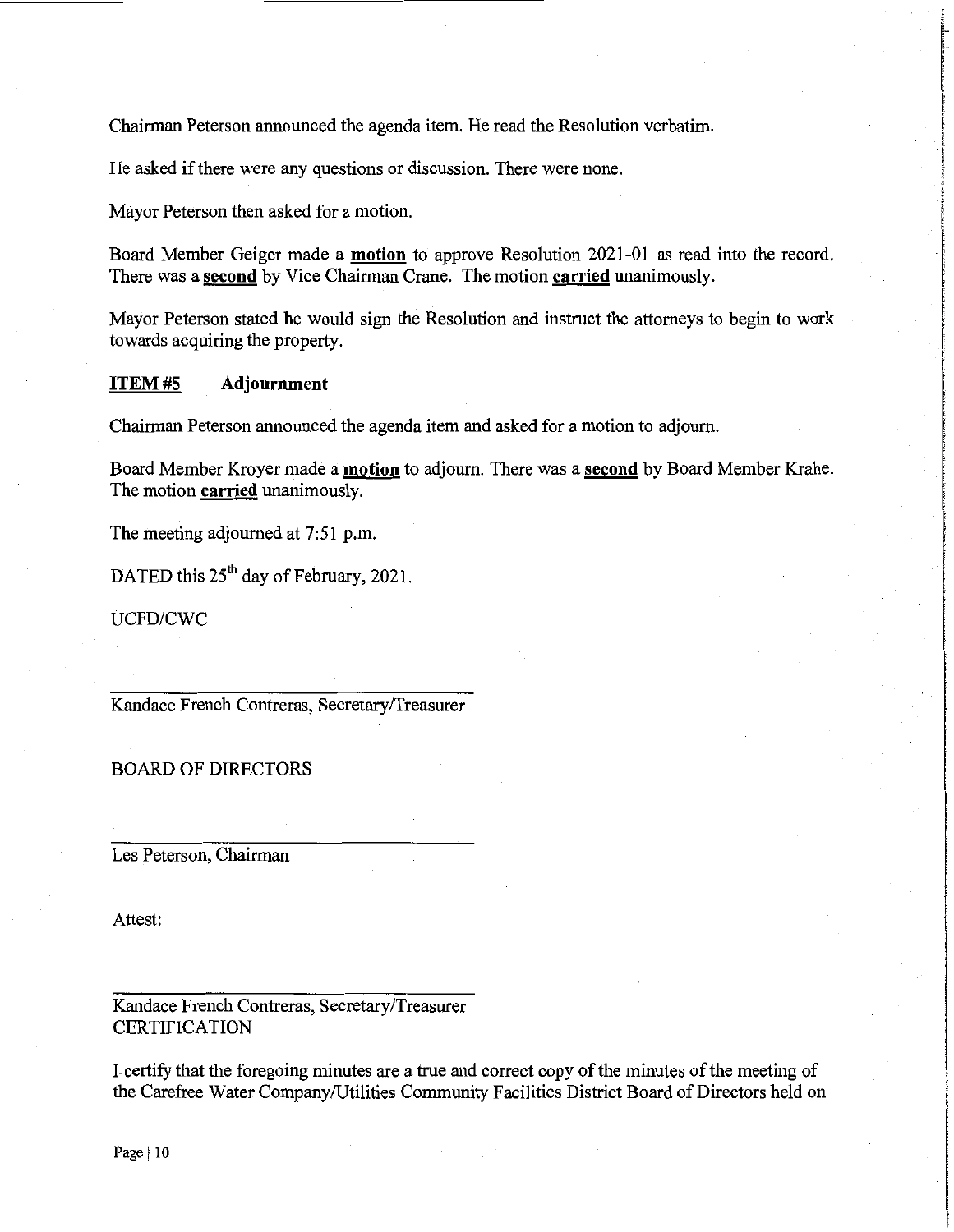February 9, 2021. I further certify that the meeting was duly called and held and that a quorum was present.

Kandace French Contreras, Secretary/Treasurer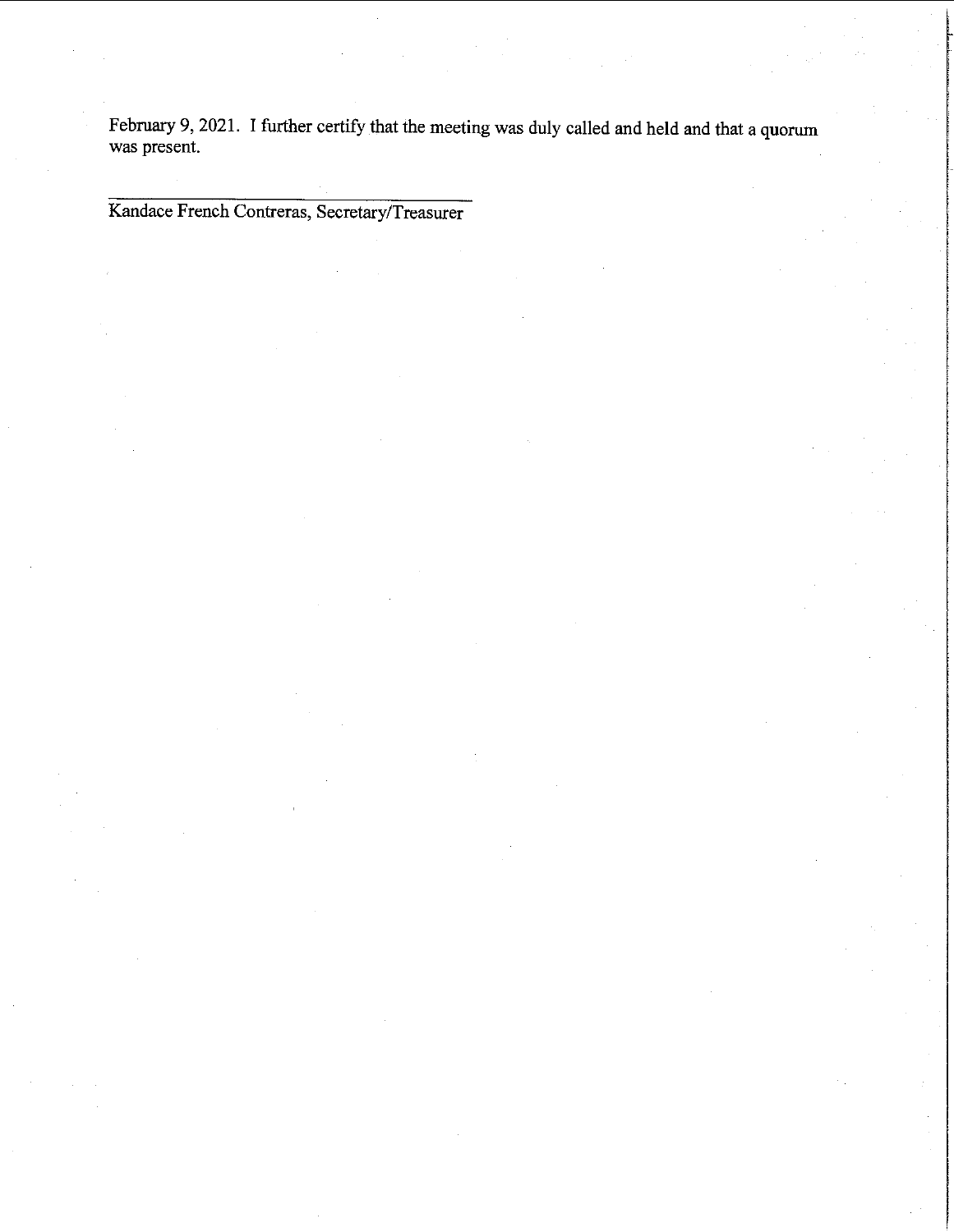# **UCFD/CWC**

APR 0 *6* ZOZ1

#\_ $\mathcal{Q}$ 

# **CAREFREE WATER COMPANY AND CAREFREE UTILITIES COMMUNITY FACILITIES DISTRICT**

# **BOARD COMMUNICATION**

TO: CHAIRMAN AND BOARD MEMBERS

THROUGH: GREG CROSSMAN, GENERAL MANAGER GC

DATE: April 2, 2021

SUBJECT: April 6, 2021, Board Agenda Item No. 2 UCFD Participation in the Arizona State Local Government Investment Pool (LGIP)

Attached for your review prior to the April 6, 2021, Board meeting is the following document:

Resolution No. 2021-03 authorizing the Town of Carefree, Arizona Utilities Community Facilities District (UCFD) to participate in the State's Local Government Investment Pool (LGIP).

#### **BACKGROUND**

The State LGIP is run by the Arizona State Treasurer's Office for the benefit of all municipalities within the State of Arizona under ARS 35-326. The LGIP allows communities within the State to invest funds with liquidity, competitive interest rates, and principal safety.

With the upcoming potential for large bond funding of the Carefree Water Consolidation Project, Water Company and Town staff began investigating deposit and holding mechanisms for the bond proceeds. The State Treasurers Office has indicated that the UCFD, as a political subdivision and special taxing district of the State, is eligible to participate in the LGIP.

Currently, UCFD/Water Company moneys are deposited in private financial institutions that are Federally insured and protected. The Federal insurance limit for each of these private accounts is \$250,000. Therefore, at the recommendation of our Auditors, the UCFD/Water Company reserve funds are spread amongst various financial institutions, with each account being kept at or below the \$250,000 Federal insurance threshold. The LGIP and other mechanisms offered through the State Treasurer's Office may assist the UCFD in minimizing the number of accounts needed for our fund balances.

#### **RECOMMENDATION**

Approval of this resolution would allow the UCFD to establish one or more accounts with the State Treasurer's Office under the LGIP. This provides the UCFD and Water Company the following flexibilities:

- Establishes a reasonable potential mechanism for depositing future proceeds from Bond sales associated with the Carefree Water Consolidation Project in order to hold and distribute that funding while construction is taking place.
- Establishes a potential alternative for consolidating UCFD/Water Company reserve moneys which are currently deposited with a number of private, Federally insured, financial institutions, into fewer, LGIP **accounts.**

Please contact Greg Crossman (480-488-9100; greg@carefreewaterco.com) with any questions.